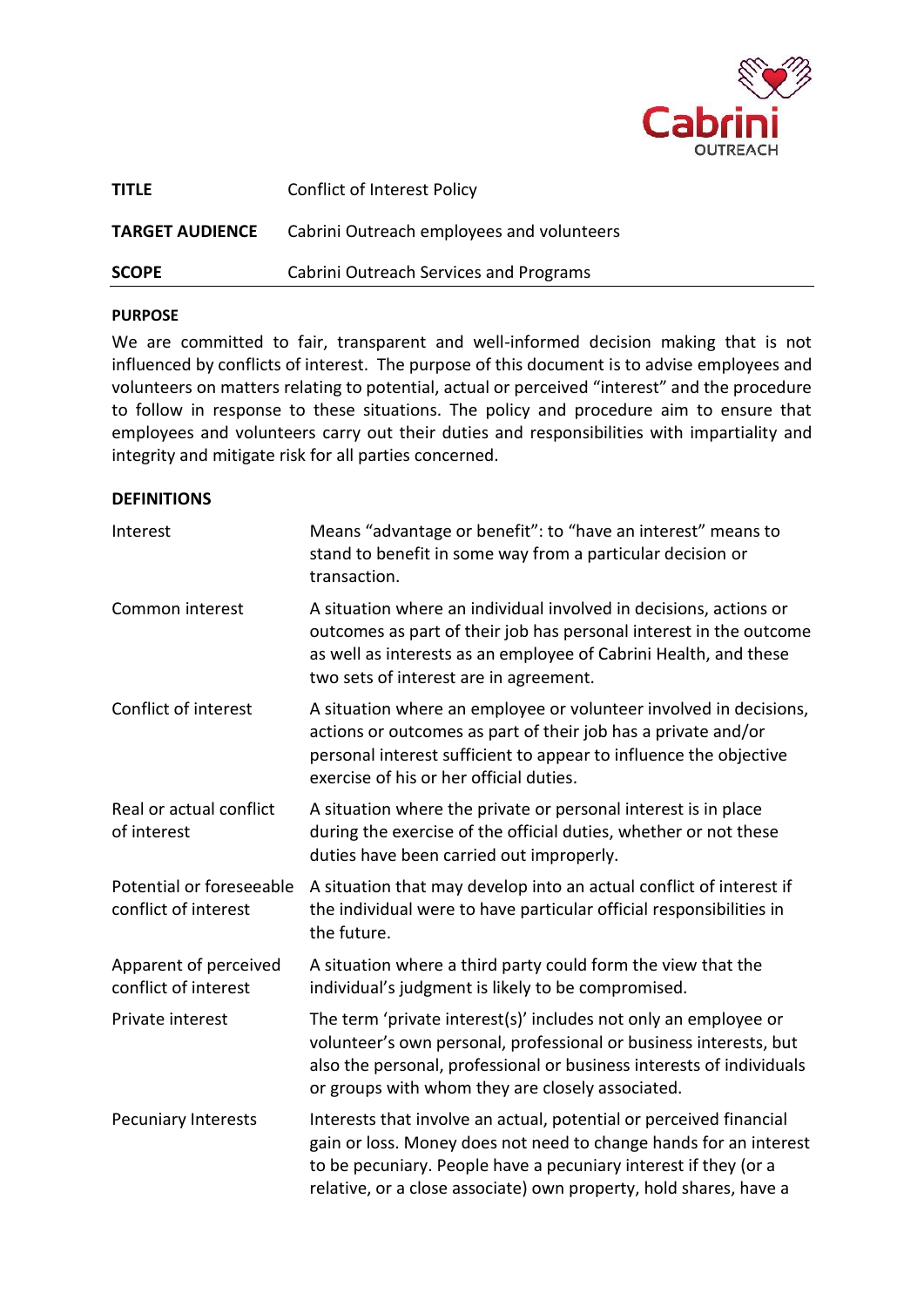position in a company bidding for government work, or receive benefits such as concessions, discounts, gifts or hospitality from a particular source.

Non-pecuniary interests Interest that do not have a financial component. They may arise from personal or family relationships, or involvement in sporting, social or cultural activities. They include any tendency toward favour or prejudice resulting from friendship, animosity, or other personal involvement with another person or group.

# **POLICY**

All employees involved in decisions covered by the Cabrini Health Delegation of Authority Policy (refer Delegation Roles) must disclose any and all interests, whether common or conflicting and whether actual, potential or perceived and/or relationships with clients, other employees or other organisations with which Cabrini does significant work.

All employees involved in the selection of suppliers or contractors must declare if they have a Common Interest, potential, perceived or real, with that supplier/contractor or potential supplier/contractor to Cabrini.

Employees and volunteers are not permitted to use any of Cabrini's resources for income generation for themselves.

If two people, one of whom has some form of control or responsibility over the other, are involved in a relationship of a personal, professional or familial nature, they have a duty to disclose this to the General Manager Cabrini Outreach, as there may be an actual or perceived conflict of interest.

Employees and volunteers are required to disclose any interest they have in any business, company, or other organisation and the holding of any office that may adversely affect his/her ability to properly carry out their duties and responsibilities.

A breach of this policy may result in disciplinary action including dismissal of employment or termination of volunteer engagement. In addition, disciplinary measures will apply to any manager who directs, approves of such actions, or has knowledge of them and does not respond promptly to correct them.

# **PROCEDURE**

1. All Cabrini Outreach employees and volunteers are required to sign the Cabrini Outreach Code of Conduct as part of the employment/engagement process.

The Code of Conduct includes commitments not to take advantage of his/her position for personal gain, and to use Cabrini Outreach resources (including premises, goods, money, reputation, image etc) with respect and care and in the interests of the organisation and the populations it seeks to serve.

The signed Code of Conduct is retained by the General Manager Cabrini Outreach and a copy is provided to the employee/volunteer.

2. All employees involved in decisions covered by the Cabrini Health Delegation of Authority Policy must complete a Declaration of Interests Form when appointed to a position nominated in the DOA Delegation Roles and thereafter at their annual performance review or when their personal situation changes.